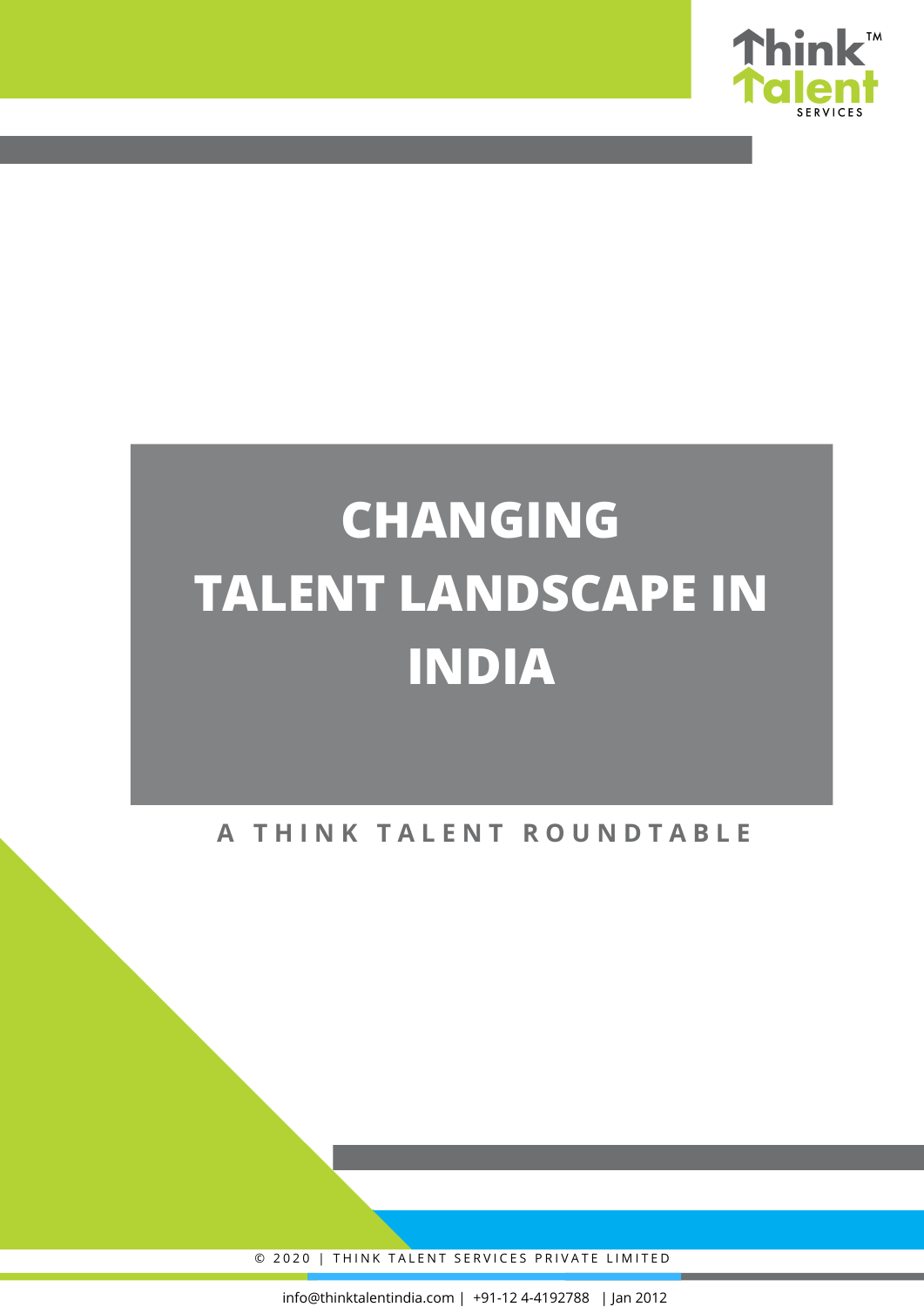# **A B O U T T H I N K T A L E N T S E R V I C E S**

"Enabling growth strategies by catalyzing Transformation, Leadership and Capability"

Think Talent is a consulting and facilitation firm that collaborates with organizations to help them realize their full value delivery potential. Our strengths lie in creating solutions around strategic leadership alignment, help organizations chart transformation road maps and support building of superior leadership talent. Our team (and network) consists of hand-picked seasoned professionals from business & HR functions who have had extensive experience inside organizations and are considered experts in their fields. We believe that each client situation is unique and requires a 'made to fit' solution creation approach. Co-creation, simplicity and pragmatism are key elements of our solutions.

### **Breakfast meeting series**

The purpose of this series of roundtable discussions is:

- To disseminate ideas that will help to address and synthesize critical issues in the area of leadership development-specifically applicable and relevant to the Indian context
- Create a platform to bring together a group of corporate practitioners on a regular basis and learn from their perspectives as well as share it with the larger corporate fraternity

This series of breakfast discussions was held on 25/Nov/2011 and the topic was "**Changing Talent Landscape in India"**

#### **Note:**

The document captures the thoughts, insights and views of the participants shared through the discussion, with additions made by Think Talent to enhance the content and lucidity. It is meant for limited circulation and no parts of the content can be reproduced without permission.

Participant profiles are shared later in the document.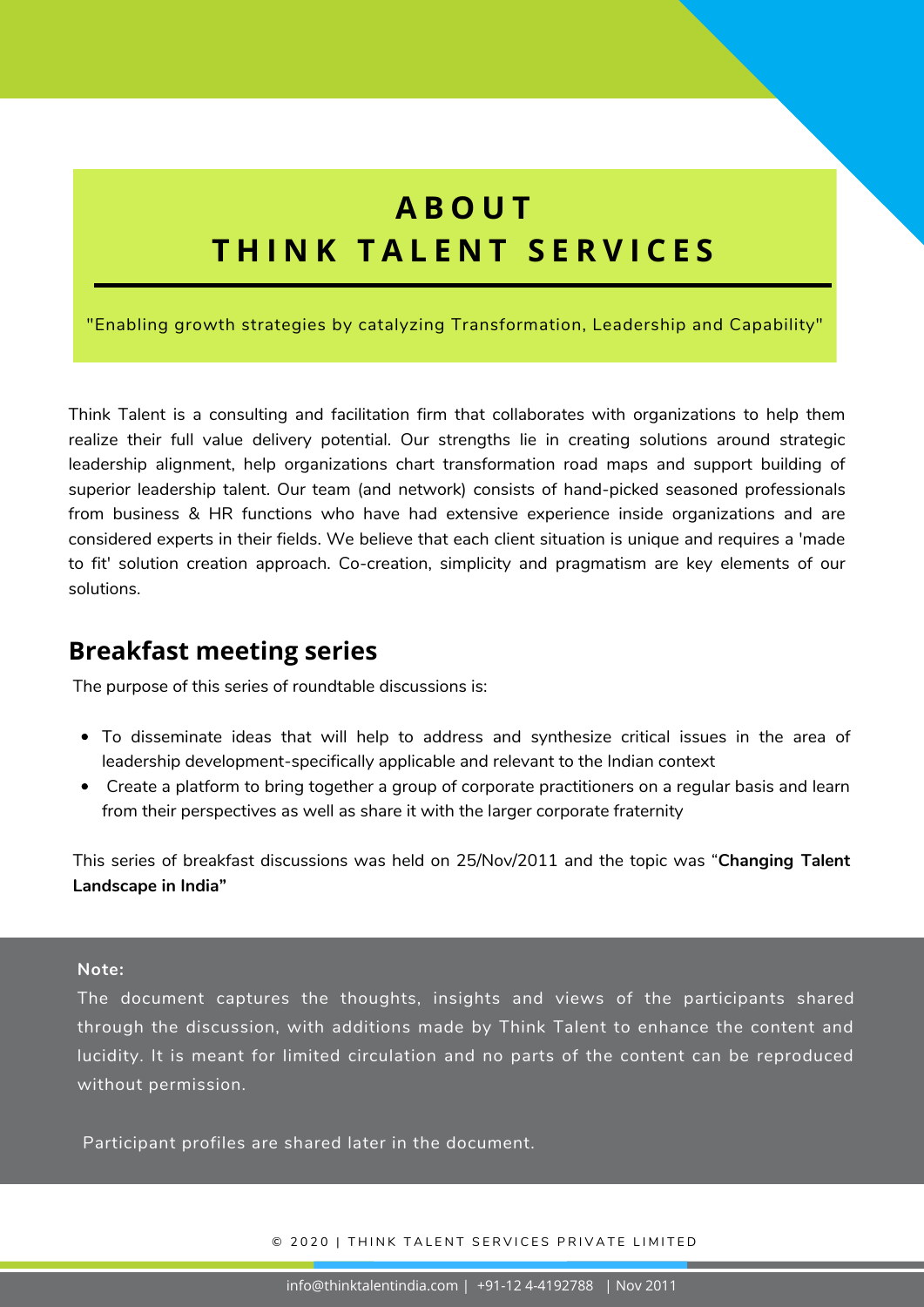As per one of the study by Goldman Sachs, India will be the largest contributor to the global labor force in the coming decades and will add about 110 million workers by 2020. While highlighting this fact, there also seems to be an agreement around the need for quality talent to drive the economic engine at a pace which keeps the GDP and the India Shinning story alive and relevant for next couple of decades.

The need to initiate processes and create a mechanism that supports existing talent infrastructure and create more employable human resources as per the requirements of the industry and future trends is imperative. This requires a closer partnership of industry and government (local/national) and also exploring or building other channels to create a smooth supply of deployable talent in specific vocational areas. Taking a long term view on talent, which is broader in its scope and devoid of typical corporate "self -aggrandizement", is the need of the hour.

The mindset of the so called "elite" talent in India has also undergone a lot of change. There seems to be a clear preference or bias for specific career options and industries, leaving other industry segments to recruit and develop the second layer of talent. In the larger context it results in an inequitable distribution of high quality talent and therefore may have a bearing on the growth, sustenance and competitiveness of majority of Indian industries in the coming years.

The socio-economic landscape of urban India comprising of cosmopolitan and metro cities vis a vis the tier 2&3 cities is quite different. This leads to a significant difference in terms of the mindset, behavior and expectations of these two types of workforce from the job and the organization especially in the professional formative years. The motivators for contribution and performance in today's workforce seem largely influenced by external factors, especially in the initial years of their career. The extremely competitive environment coupled with increasingly consumerist lifestyle results in cultivating a "short term, instant win" kind of an orientation. This has impacted the employee loyalty phenomenon which was so prevalent with the earlier generations.

**Note:** depth especially at middle and upper middle levels of the organizations. We have corporates perceived to be skewed towards short term gains and their investment in people is limited by 'use readymade talent' phenomena. To make this potpourri more interesting we have insufficient infrastructure to provide adequate supply of talent and then there is the eternal debate between hiring for skill or attitude. In the current scenario when India is gearing up to move from being a developing nation to a developed nation, one of the expected outcomes is its reliance on service sector growth. As the service sector starts fuelling the economic growth, the impact of knowledge led or driven services/solutions will be a great contributor to a country's economic success. Joining the different pieces of puzzle, we have a mobile and consumerist workforce that is perhaps not adequately skilled. We have deep pot holes in the leadership

The people who manage the talent pipelines are playing the role of a juggler and their task is to ensure all increasing the pace of juggling. the balls are in the air while more balls gets added after every round with the never ending demand of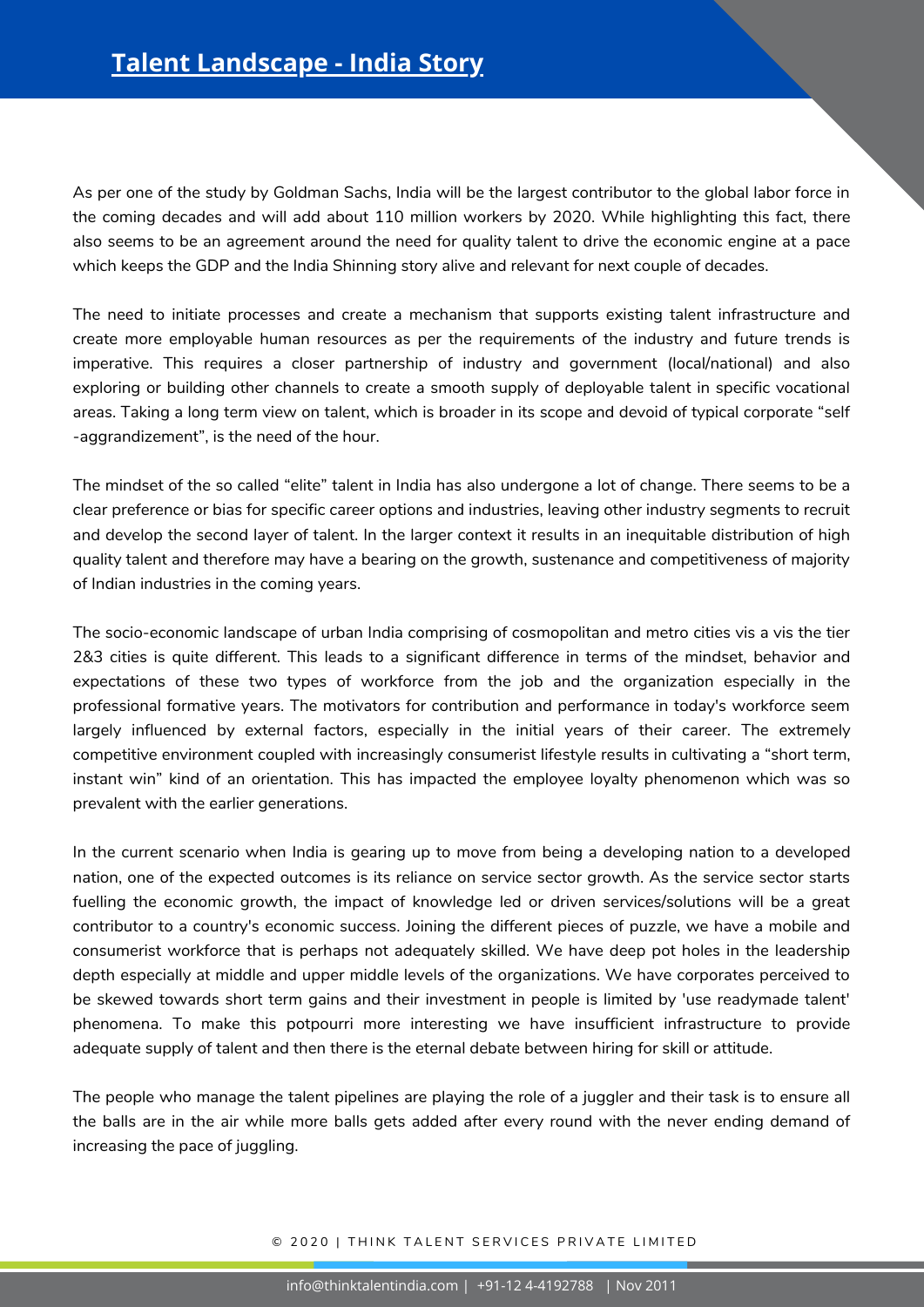### **Nature of Premium Quality Talent:**

There has been a success template that emerged in the past that defined premium quality talent. This was largely based on academic pedigree and background and it delivered the goods for quite some time. There has been an assumption about engineering graduates completing their MBAs, as the most potent combination to deal with any and every kind of business situation in any Industry at all levels. With the changing times, there are other factors that have suddenly become more relevant. In certain industries and specific roles, factors such as knowledge of local culture, market, government regulations etc have become crucial for success. One of the formidable ongoing challenges in front of any talent acquisition team is to take a judgment call of focusing highly on specialization or choosing people with a generic management and/or engineering background.

**"The traditional MBA-Engineering model is not working; specialization need has increased specially at certain levels and specific type of industries"- SAURABH UPADHYAY, BACARDI**

The comment of the state of the

The old HR maxim "hire for attitude and train for skill" invokes differing views. At a conceptual level professionals tend to largely agree with it, however considering the ground reality where one needs to deliver quick results to the business, the focus shifts to knowledge and skills. This may result at times in hiring professionals who give the impression of being exceptional resources based on education and pedigree, however may not be able to perform and grow due to inherent attitudinal challenges.

**"People in telecom usually look for an MBA with an FMCG background. The question whether the person is willing to work in a remote area is many times ignored or isn't given enough importance"- S. VARADARAJAN, TATA TELESERVICES LTD**

**In the Communication of the Communication** 

attracting majority of the top talent. The others have to then rely on the remaining lot which demands a lot of time investment to groom them to come up to the desired performance level and many a times companies either don't have time and orientation or the infrastructure or both. The professionals passing out of best of the colleges in management or engineering stream prefer to join specific type of industries and companies. This results in selective industries and companies

"If the skill level is average, business is either grooming the employees or using technology to **do the job"- RAMENDRAJIT SEN, AON HEWITT**

lucidity. It is meant for limited circulation and no parts of the content can be reproduced

© 2020 | THINK TALENT SERVICES PRIVATE LIMITED

Participant profiles are shared later in the document.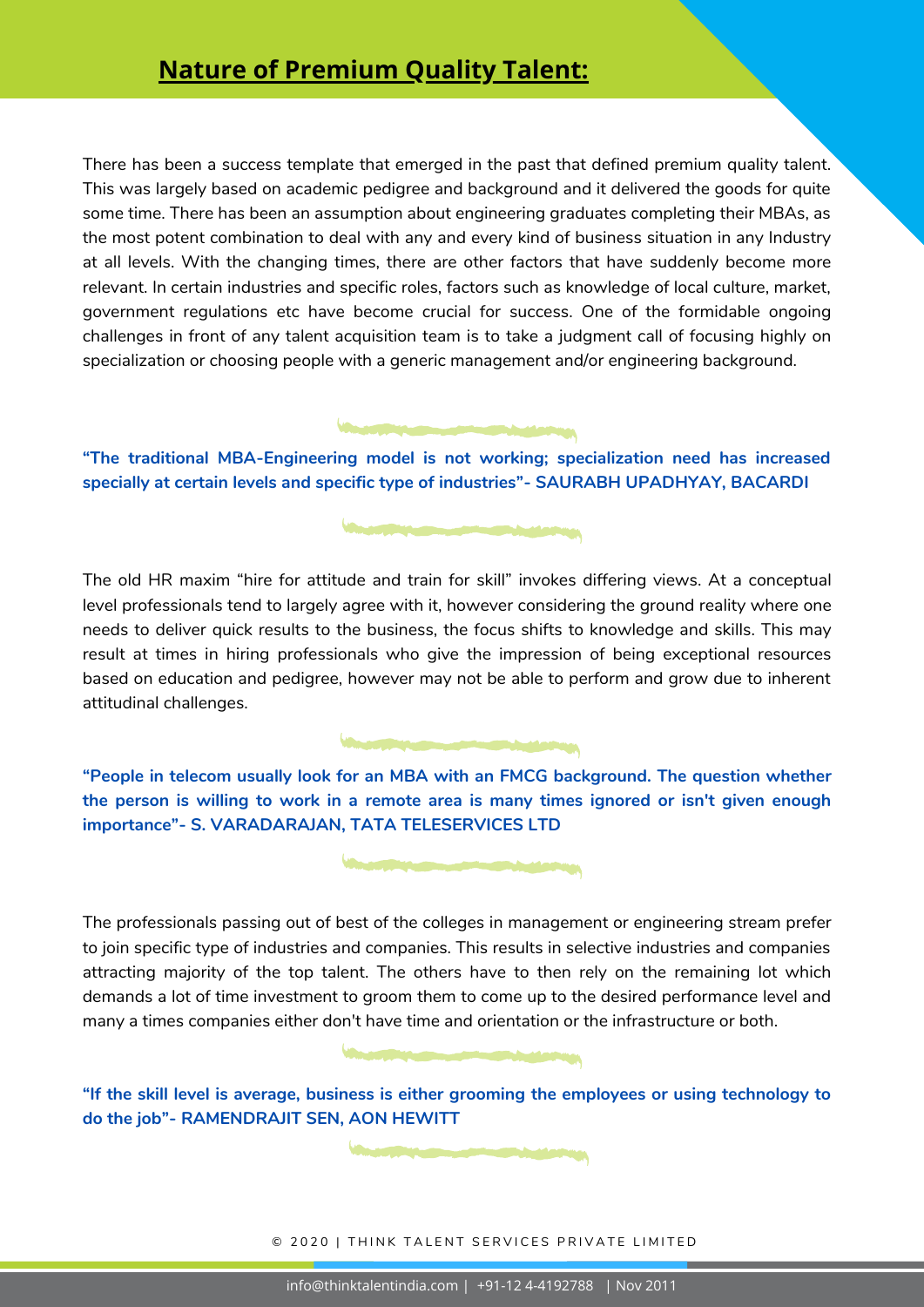The pace of economic growth in the last decade or so has been superfast. This has resulted in people quickly moving up the corporate ladder. In the initial career stage people usually get promoted for their functional expertise and also because of the growth of the business. The self – image of a lot of such professionals is that of a highly competent employee and by the time they reach the rungs of middle or senior management, a lot of them face the issue of lack of broader skills and/or leadership depth. The gap in self- image versus who the professional really is and what s/he brings to the table translates into misplaced expectation, workplace stress, conflict, lack of adequate effectiveness in higher level roles etc. The zipping through of people in the leadership pipeline without systemic ongoing development seems to be the real cause of a lot of the above-mentioned problems.

**"Middle to senior management hasn't matured in its role. Given the need to promote to fill positions, , we bet on 'apparent' potential every-time, often completely ignoring the current performance"- VIPIN ARORA, HONEYWELL**

Another interesting aspect is of hiring people for the immediate need or role and in the process not giving adequate importance to the basic attitudinal dispositions required by the individual in the next role(s) and organizational fit. This issue gets compounded when one of the tenets of talent management of an organization is 'promoting people from within' .It results into a serious business challenges when the organization is on a rapid growth path.

**"When we hire we are looking for compliant and stable people, we want them to follow instructions, later we want people to innovate and think. To build a smarter workforce is the deeper challenge"- GURINDER SINGH, AON HEWITT**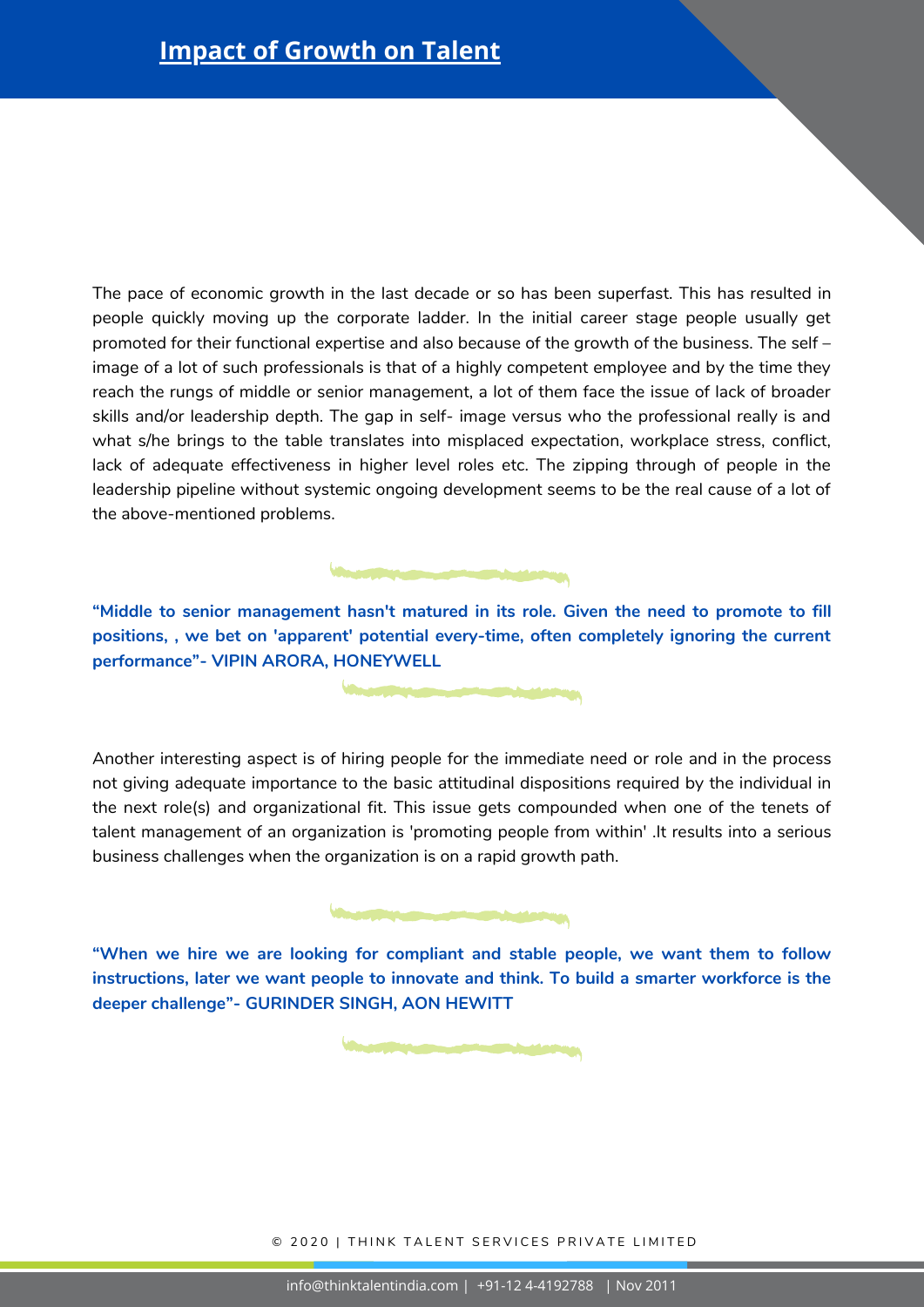### **Dynamics of Today's Workforce**

With the youngest workforce among the large economies in the world, India faces a challenge of Gen X and Y interacting at the workplace. The two seem to have different worldviews, values and ways of operating. Sensitizing both the generations about the value that each bring to the table and how the two can complement each other requires more than diversity workshops. It requires a shift in the mindset where Gen X realizes the value of questioning and being truly inclusive in decision making. In addition, Gen Y appreciates the idea of balancing "rights" with "responsibilities" and not being non-conformist just for the sake of being different.

**"In India you find Gen X leading Gen Y as a common corporate phenomenon. Gen Y want to be actively involved in almost all the decision making process. Usually both the generations talk about the same thing, however their modus operandi are different."- KIRPAL SINGH SIDHU, N.E.W.S.TM**

Today's workforce is fraught with an extreme sense of competitiveness which is both a boon and a bane. It is great to have a competitive workforce that aspires for more and is inherently wired to push the bar further up. The challenge is that this competitiveness seems to pervade the psyche of young talent to such an extent that it mars meaningful judgment about their own careers and development. People often are ready to switch companies simply because of a salary hike or an elevation in their social status that gratifies the inner competitive urge at-least for some time. Considerations of real personal growth and development are laid aside. This phenomena leads not just to an unstable workforce but also forces managers and companies to be less committed to developing employees.

**"High degree of consumerism today has resulted in number of People moving at parallel jobs just for money"- ANURAAG MAINI, DLF PRAMERICA LIFE INSURANCE COMPANY**

The quality of competitiveness along with consumerist lifestyle, coupled with the idea of achieving a quick win, at times hinders people from devoting enough time in a role. The consequent lack of skill and applied knowledge with any significant depth becomes visible in future roles, and impacts both personal effectiveness and growth. The booming industry growth provides ample opportunities for people to switch companies and progress their career graphs. However in this overall process the depth of experience, expertise and professional excellence may get adversely impacted.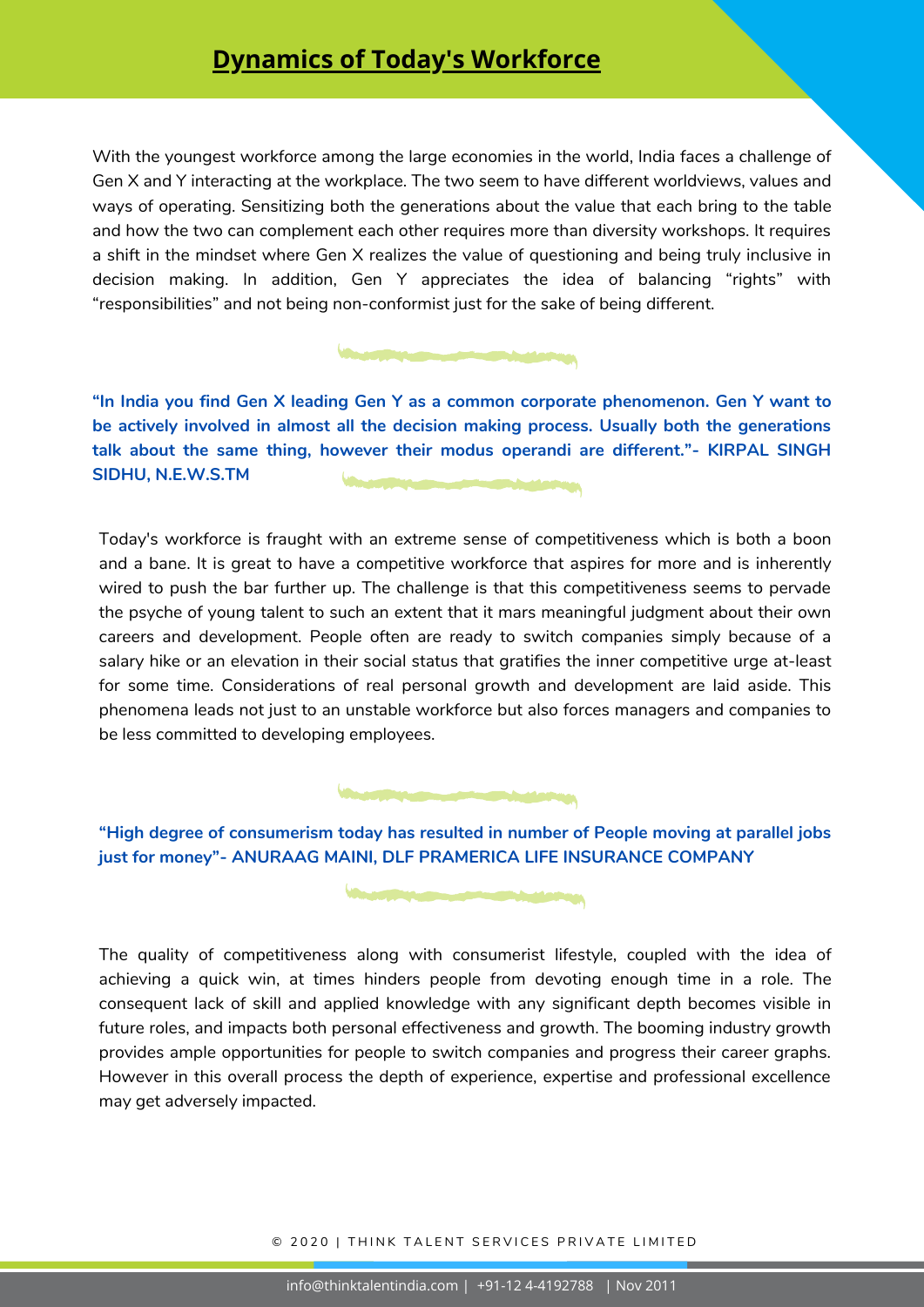### **Dynamics of Today's Workforce**

**"At front line level we require people to do basics of the job right. There aren't enough people who do it rigorously. "- VIVEK TRIPATHI, LAVA MOBILES**

India is also increasingly able to attract more NRI/Expat talent from USA and Europe especially at senior levels. This is happening partly because of the global economic conditions and partly because there is a leadership gap at senior management levels and the perception of imported talent being of high quality. This perception is undergoing a change and now. "Acceptance of skill level of expat talent seems to be high, however assumption of automatic value addition is not there anymore" says Bimal Rath, Think Talent Services

The other part of this story is the high potential young professionals including MBAs who are also willing to come to India and China to experience the culture and business peculiarities of this region. These people can provide real value add if companies are willing to coach and mentor them in the initial part of their journey in this geography.

**"Young MBAs want China, India experience which makes their resumes look good. The organization needs to understand their aspirations and background, and support their development and acculturation to gain maximum returns "- DR. PRAKASH V BHIDE, JK ORGANIZATION**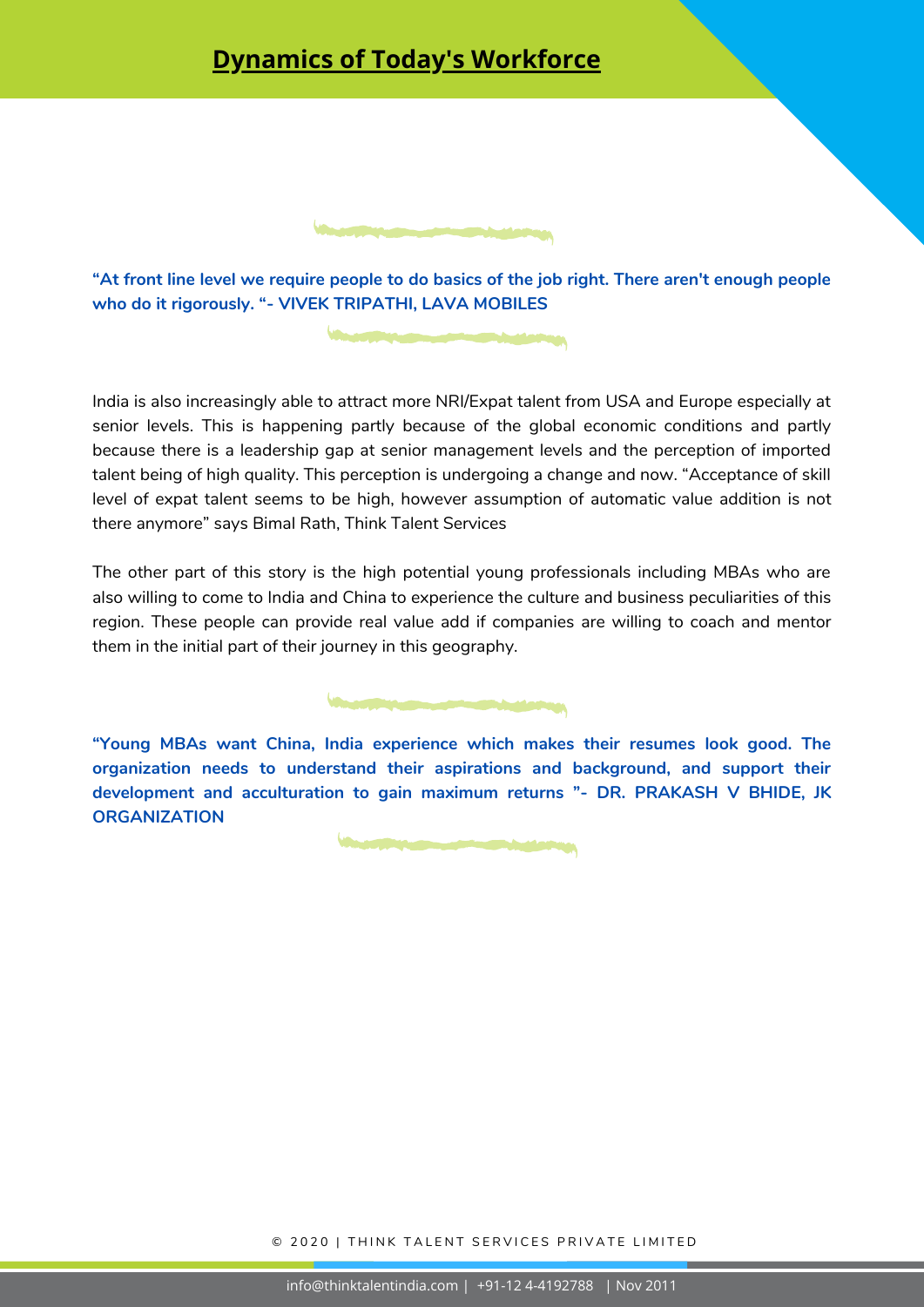## **Honing Versus Using Talent**

As the business environment becomes complex and uncertain, HR leaders from a strategic point of view are trying to create a talent mix which can be managed as per the varying business trends. Investment in hiring as against investment in development is an ongoing debate, especially with businesses needing quick results and seeing opportunities slipping by for lack of trained talent. The make vs buy judgment call, and its link to a talent strategy providing a sustainable and consistent pool of talent is a tough one to take.

This brings in the aspect of managing and effectively utilizing temporary/contractual /part time employees as also looking at options like outsourcing more from strategic viewpoint and less from a pure cost standpoint. Increasingly this aspect is becoming important for acquiring specialized skills and fulfilling short term requirements. It also answers to the younger or highly talented workforce which may not want to be tied down.

**"Temping is going to be important especially in projects that run for 1-2 years and post that there is no visibility of career path"- VIVEK PUNEKAR, HCL INFOSYSTEMS**

**The Community of American** 

**"Temp companies will become stronger especially in service sector that is growing. Companies don't want to hire a lot of employees on their roles"- DR PRAKASH V BHIDE, JK ORGANIZATION**

However, companies that have tried this model in the past are skeptical to continue with this approach and reason cited is that it creates more issues and problems in terms of culture fitment and adversely impacting the brand image and therefore offsets the benefit associated with it. Needless to say, the jury is still out on this issue and organizations haven't arrived at any absolute answer. There is a good reason that builds a strong case for keeping the overall workforce supple; it still may not turn out to be the most prudent decision in the long run, unless managed really well.

**The Committee of the Committee of the Committee of the Committee of the Committee of the Committee of the Committee of the Committee of the Committee of the Committee of the Committee of the Committee of the Committee of** 

**"This model (temp employee) has failed and we are now reintegrating the workforce"- SAURABH UPADHYAY, BACARDI**

**"Both temp and outsourcing is going to go up when we are not sure about sustained business growth"- VIPIN ARORA, HONEYWELL**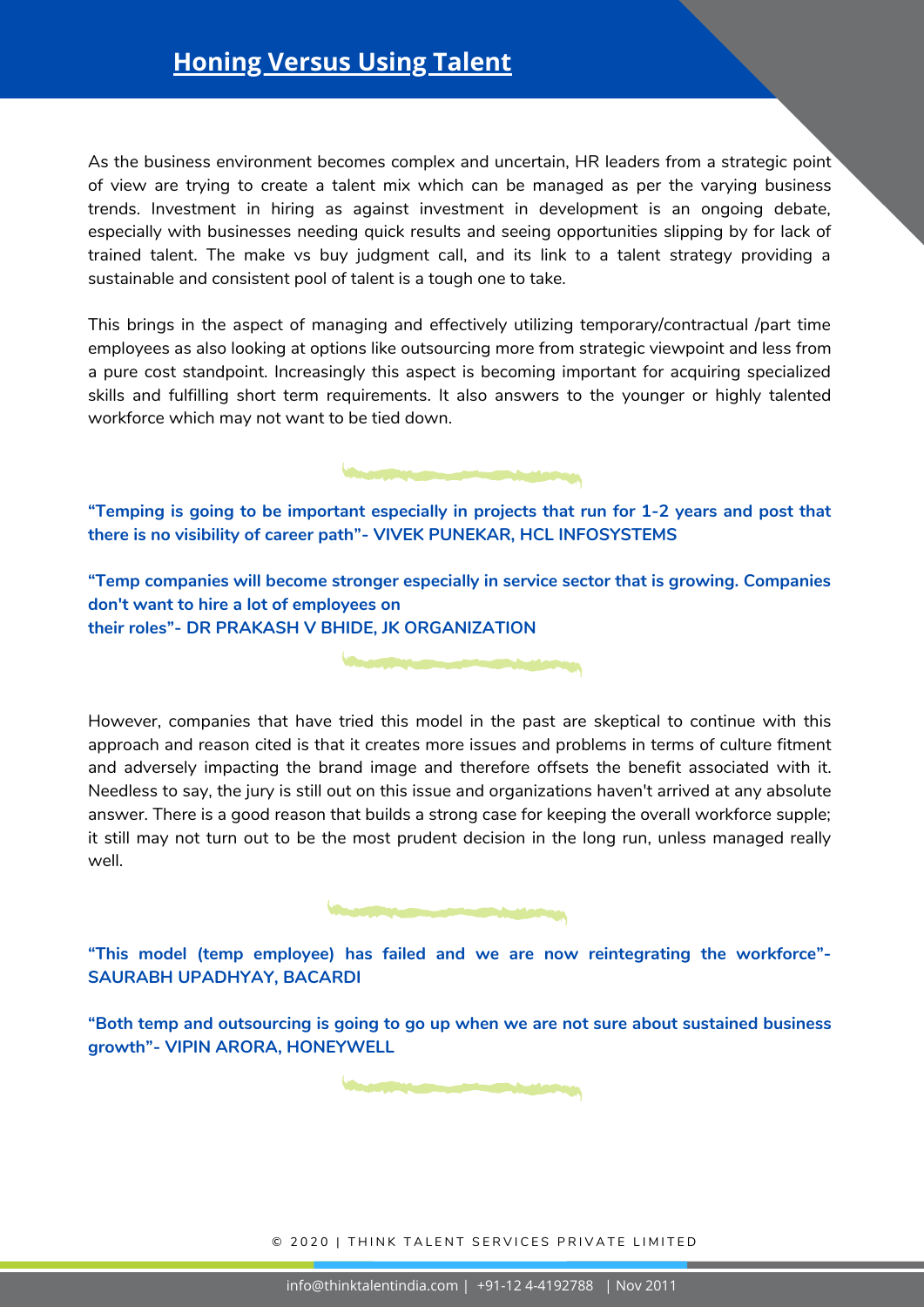In order to manage growth and complexity with the aforementioned talent situation, developing talent through a practical multi- pronged approach becomes a critical business agenda. In an environment where everything seems to be in abundance and there is a plethora of choices available for individuals, retaining and developing talent is becoming extremely difficult. Where employees have started giving more importance to the immediate and short-term, the challenge is to help employees align their aspirations and potential to the roles and career options existing within organizations. What is required is a "compass" that enables employees and managers to navigate effectively. This requires highly skilled and mature managers to start with. "Aligning personal, interpersonal and organizational compasses is a universal challenge. People seem to be less happy in their jobs. They need help in order to get aligned to their own inner self" Says Laurent Choppe, N.E.W.S (Global)

### **"People these days are living an EMI Life"- VIVEK PUNEKAR, HCL INFOSYSTEMS**

**"The question is how can we nurture attitude of developing oneself and growing with the organization?"- SAURABH UPADHYAY, BACARDI**

What is also required is the dire need of integration and participation of HR in the overall business strategy, decision making and execution; and helping bring the talent agenda upfront. Along with this, the involvement of HR with the business and employees on an ongoing level and breaking the notion of HR either doing purely administration work or sitting in the ivory tower and creating a people strategy devoid of ground reality has to come to an end.

**" HR people need to do some research and not always go for adopting existing best practices."- DR PRAKASH V BHIDE, JK ORGANIZATION**

When it comes to people development, what matters towards the end is an ability to understand the business, contextualizing and customizing talent solutions and ensuring a high degree of simplicity and practicality. Each business and its need will be different, while some common factors may apply.



**"We need to be honest about what needs to be done"- DP SINGH, THINK TALENT SERVICES**

The simple statement made by DP Singh actually captures the essence of dealing effectively with a lot of issues that at times seem too complex.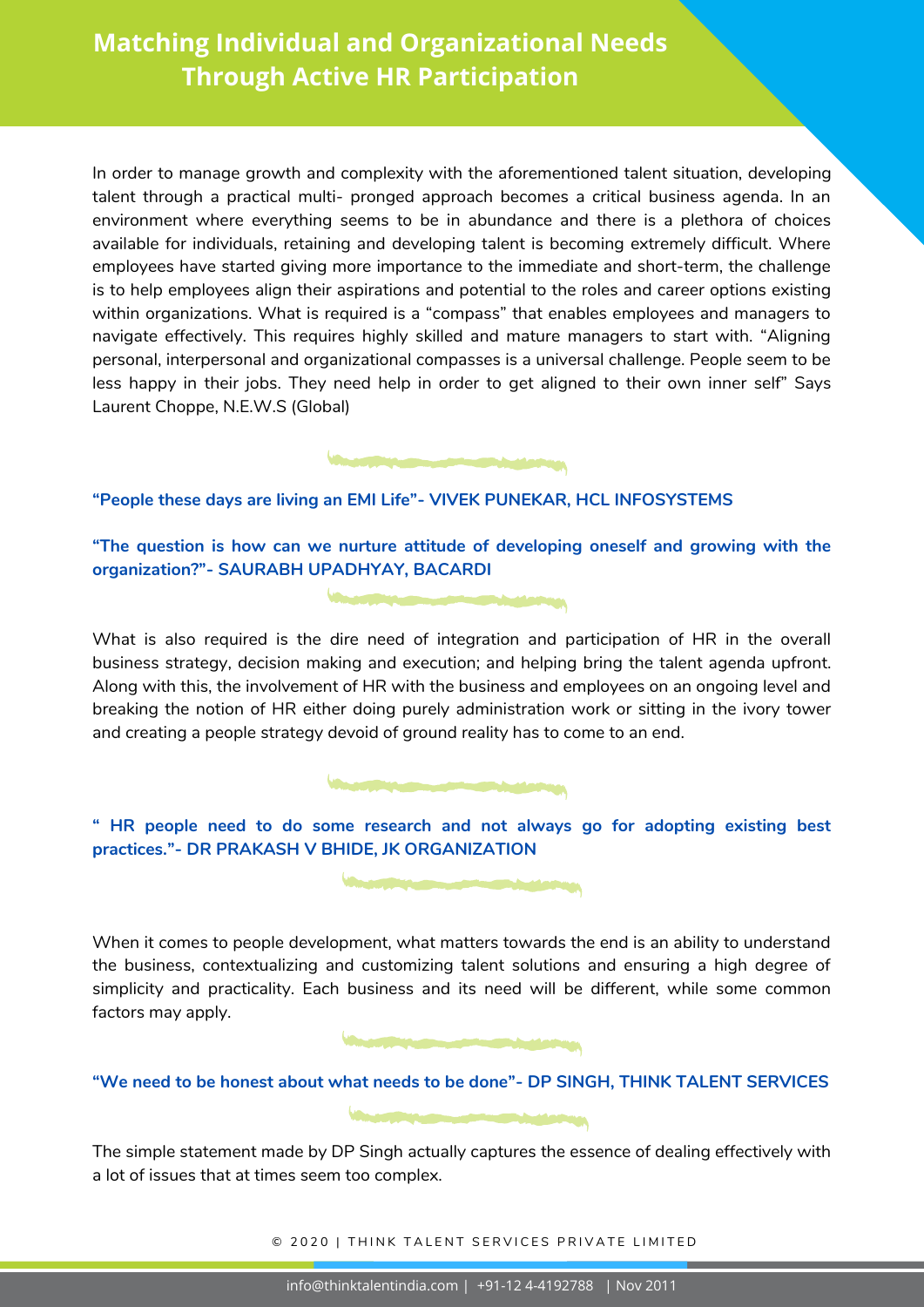### **Conclusion**

The talent landscape in India presents a mix of challenges and opportunities. On one side there seems to be a huge pool available, on the other side there are questions about whether this pool is or will be ready to perform at international standards. The efforts put in by the corporates and the government in this area are a testimony to the relative importance of this issue vis-à-vis many others that we face as a society.

**Andrew Communication of the Communication** 

**The south of the company of the company of the company of the company of the company of the company of the company of the company of the company of the company of the company of the company of the company of the company o** 

**"Bonding between line manager and HR is crucial"- VIVEK PUNEKAR, HCL INFOSYSTEMS**

Like many other areas, even in the talent sphere there are two Indias, one which is the urban metro/cosmopolitan face and the other is the rural Bharat. The value that the two bring to the table and challenges associated with each of these talent pools are unique and therefore need to be addressed through a mix of different approaches and strategies.

The people who manage talent pipelines in organizations have juggled with multiple models, some seem to work in some situations and some have turned out to be a cropper. Nevertheless, there seem to be an overall sense of optimism linked to the Indian talent pool and its contribution to the economy.

Irrespective of all the differing views, there is one point of confluence which is related to the attributes/qualities/attitudinal dispositions that are a hallmark of a high quality talent. This cuts across all levels of industries, companies, genders and geographies. This quality is a high degree of learning ability and a strong need for self-development.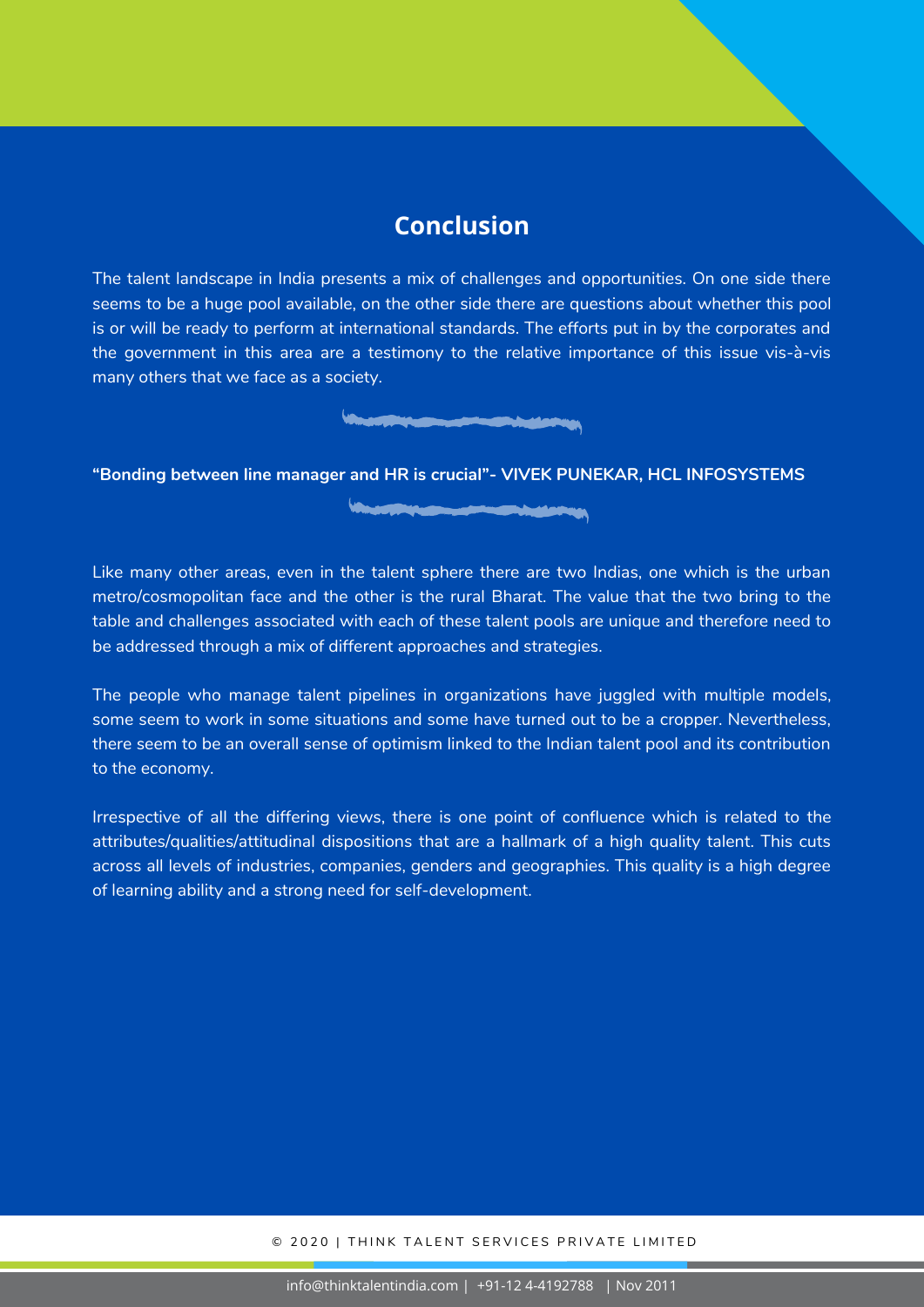#### **DR. LAURENT CHOPPE**

#### **Chairman, N.E.W.S. (Global)**

Dr. Laurent Choppe brings a broad range of expertise in managing multi-functional teams and setting up new businesses in human pharmaceutical, biotechnology and consumer goods. Before joining N.E.W.S. Coaching & Training Ltd, Dr Choppe occupied various executive positions in marketing, sales, business development and general management in Europe, North America and the Middle East. Dr. Choppe is a Doctor of Veterinary Medicine of the University Paris XII, laureate of the École Nationale Vétérinaire d'Alfort (France) and earned an MBA from INSEAD.

#### **KIRPAL SINGH SIDHU**

#### **CEO, N.E.W.S. (APAC)**

Kirpal Singh Sidhu has a wide spectrum of experience that covers from engineering and software development to setting up and developing companies. Before joining N.E.W.S. Asia Pacific, he held several positions in various organizations at several levels like COO and Board Member. There he takes a hands-on approach in mentoring starts-ups, guiding the management, and putting in place a corporate infrastructure for a rapid growth. Kirpal has a Bachelor of Electronics Engineering from the FH Ravensburg/Weingarten, Baden-Wuerttemberg, Germany and holds an MBA with a focus on Systems-Thinking from the University of Hull, UK.

#### **S VARDARAJAN**

#### **Executive President – HR, Tata Teleservice**

Vardarajan is Regional President-North, NHRDN and Executive President – HR of Tata Teleservices, part of \$83.5 billion Tata Companies. Mr. Vardarajan has over three decades of experience in heading organizations like Mc Dowell, American Express, Tata Communication, Tata Cellular, Quatrro Global Service etc. He was also part of the start team of Tata Teleservice. Mr. Vardarajan has a Masters in HR & IR from Xavier Labour Relation Institute (XLRI)

#### **SAURABH UPADHYAY**

#### **Director – HR, Bacardi**

Saurabh Upadhyay has been with Bacardi since June 2010 and working as an Director - Human Resources. As Head of HR for Bacardi, he own and drive the people strategy of the organization. Currently he is focused on Capability Enhancement, Talent Development and Organizational Design. Saurabh was associated with Nokia, TAS, and Tata Motors. Prior to working with Bacardi as a Director, he was Head HR for Markets Organization of Nokia India, this included functions like Sales, Marketing, Services, Logistics, Finance and Control, Legal and Government Relations etc.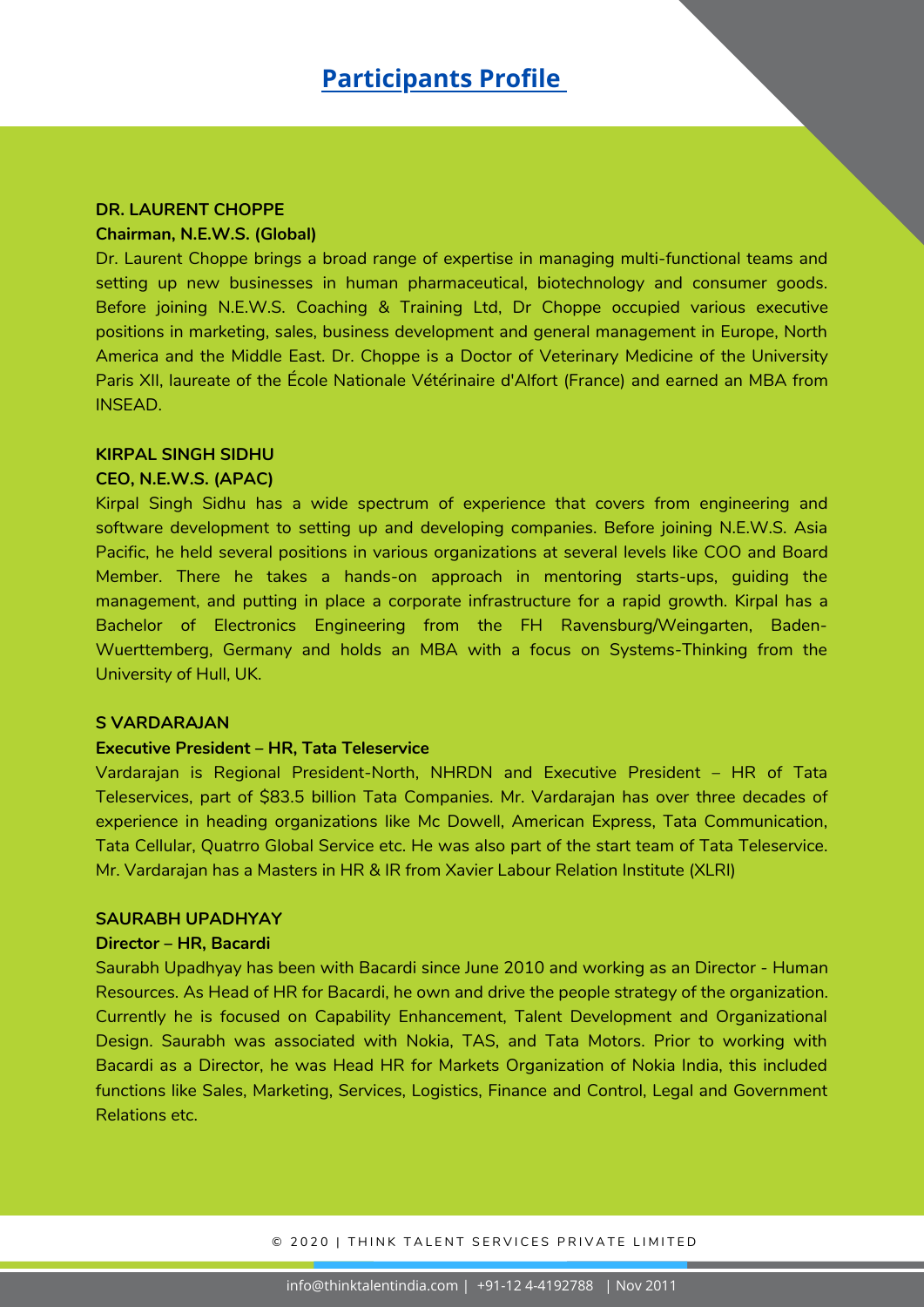#### **VIVEK PUNEKAR**

#### **Vice President – HR, HCL Infosystems**

"To Win is to work hard, innovate and never give-up"- Vivek joined HCL in 1986. An engineer by profession with over two decades of industry experience in various functions, he heads the HR function for the company. He is credited with innovative HR initiative that has helped HCL to be ranked amongst the best companies to work for.

#### **VIPIN ARORA**

#### **Director - India C&B, Honeywell International**

Vipin Arora is the Human Resource professional with extensive experience in projects organization, manufacturing set-up and BPO sector. Also he is well versed with all aspects of HR and Training, Employee Relations, Performance Management, Comp & Benefits. He thinks through and maintains his cool personality at all times. His methodical approach to HR policies has been extensively appreciated by one and all. He is an alumni of XLRI having experience in MNCS like Aegis, IBM Daksh, NEW Holland Tractors, SIEL etc. His behaviour and human approach to every issue make him an outstanding personality.

#### **RAMENDRAJIT SEN,**

#### **HR Leader, Aon Hewitt APAC**

Ramendrajit Sen joined Aon Hewitt in December 2003 and has supported the Aon Hewitt business during its explosive growth phase over last couple of years. He is currently the HR Leader for India Outsourcing and Corporate Shared Services at Aon Hewitt and has more than 22 years of experience in the areas of consulting in talent development, implementing learning technologies and solutions, and human resource management.

#### **VIVEK TRIPATHI**

#### **Chief HR Officer, Lava Mobiles**

Vivek has over 17 years of experience in generalist and specialist roles in Human Resources. The last 13 years, he has been with leading companies in the Hi-Tech sector and in Human Resources Consulting. He has worked with Bharti Airtel Enterprise Services, Corporates, Adobe Systems India, Motorola India Limited, Cadence Design Systems India, Daewoo Motors India, Crompton Greaves India Limited. He is a post graduate diploma in Personnel Management from XLRI Jamshedpur, India

#### **DR. PRAKASH V BHIDE**

#### **Group President HR -. 2UJDQL]DWLRQ**

Dr. Prakash Bhide joined JK Organization in 2002 and has Significantly contributed in improving Quality of Top Management Leadership and Building Strong Leadership Pipeline for the 20,000 Employees of diversified JK group. He has worked with International HR Consultants such as Hewitt for Executive Coaching using Marshall Goldsmith Methodology, Saville Holdsworth Ltd (SHL), Hay Group, etc., Prof. Richard Beatty, Dr. Tim Jones (Game Changing Innovation.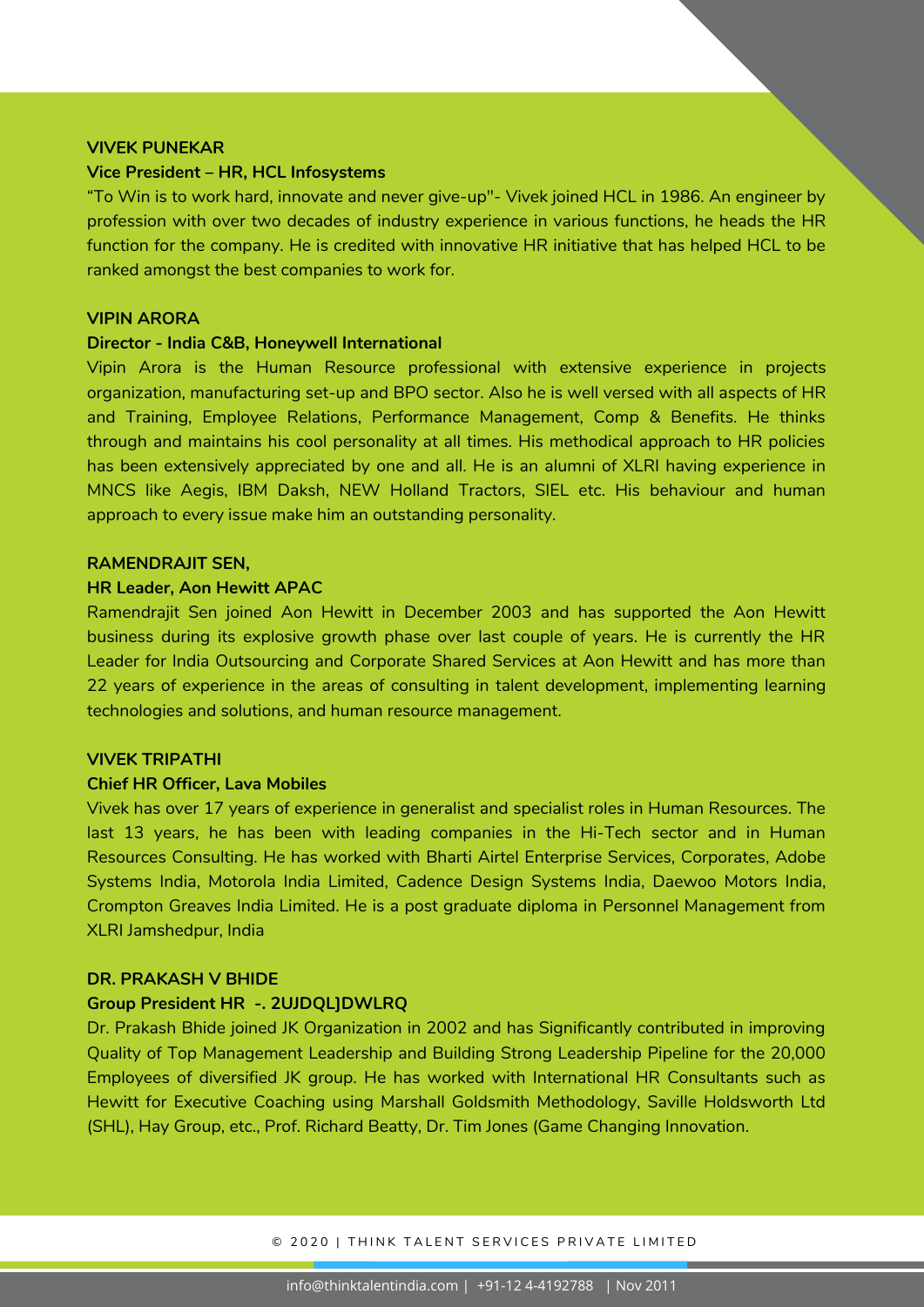#### **ANURAAG MAINI**

### **Senior Vice President – Human Resources,**

#### DLF Pramerica Life Insurance Company

Prior to his current role at DLF Pramerica, Anuraag was the director, Human Resources for Cargil India. After a brief stint of four years as a Captain in the Indian Army, Anuraag joined Gillette, where he worked for 17 years in the HR function with stints in different manufacturing facilities, in plant and corporate HR. His last assignment for Gillette was head of HR for India. Anuraag is a graduate from the prestigious National Defence Academy, Khadakwasla, Pune and holds a Masters in Business Administration degree.

#### **GURINDER SINGH**

#### **Business Leader HR BPO, AON Hewitt APAC**

Gurinder joined Aon Hewitt in 2003 and was part of the team that set up Aon Hewitt's off-shore captive center in India. Gurinder managed transitions into the India Center and also worked on project management activities to set up and expand the Gurgaon centre. He also led the Mumbai operations for a year following Exult's merger with Aon Hewitt in 2005 while the new organization and leadership were being put in place. He left Aon Hewitt briefly in 2006 and rejoined Aon Hewitt as the Market Manager for the HRBPO business in South-East Asia. His role was expanded shortly thereafter to include the APAC region.

#### **DP SINGH**

#### **Think Talent Services**

DP Singh has over 20 years of international management consulting and industry experience. He has worked extensively in strategy and transformation space. In his immediate past role, DP was working as a Director with Hay Group where he provided engagement oversight to client organization restructuring, top team alignment, performance dashboards. Majority of his experience has been with global consulting firms (A T Kearney, SDG) where he secured tangible results for clients.

#### **BIMAL RATH**

### **Founder and MD of Think Talent Services**

Bimal consults coaches and facilitates leader's team for individual development and superior performances. Bimal has over 23 years of experience across different industries, and across geographies including the USA, Middle east/Africa and APAC. His latest corporate position was as HR Director for Nokia, supporting the massive growth for the company over the last few years. He has previously held senior positions in Eicher, British Telecom and Tata Sons. He is a certified executive coach for Center of Creative Leadership, USA. Bimal is advisory board member of several companies across industry.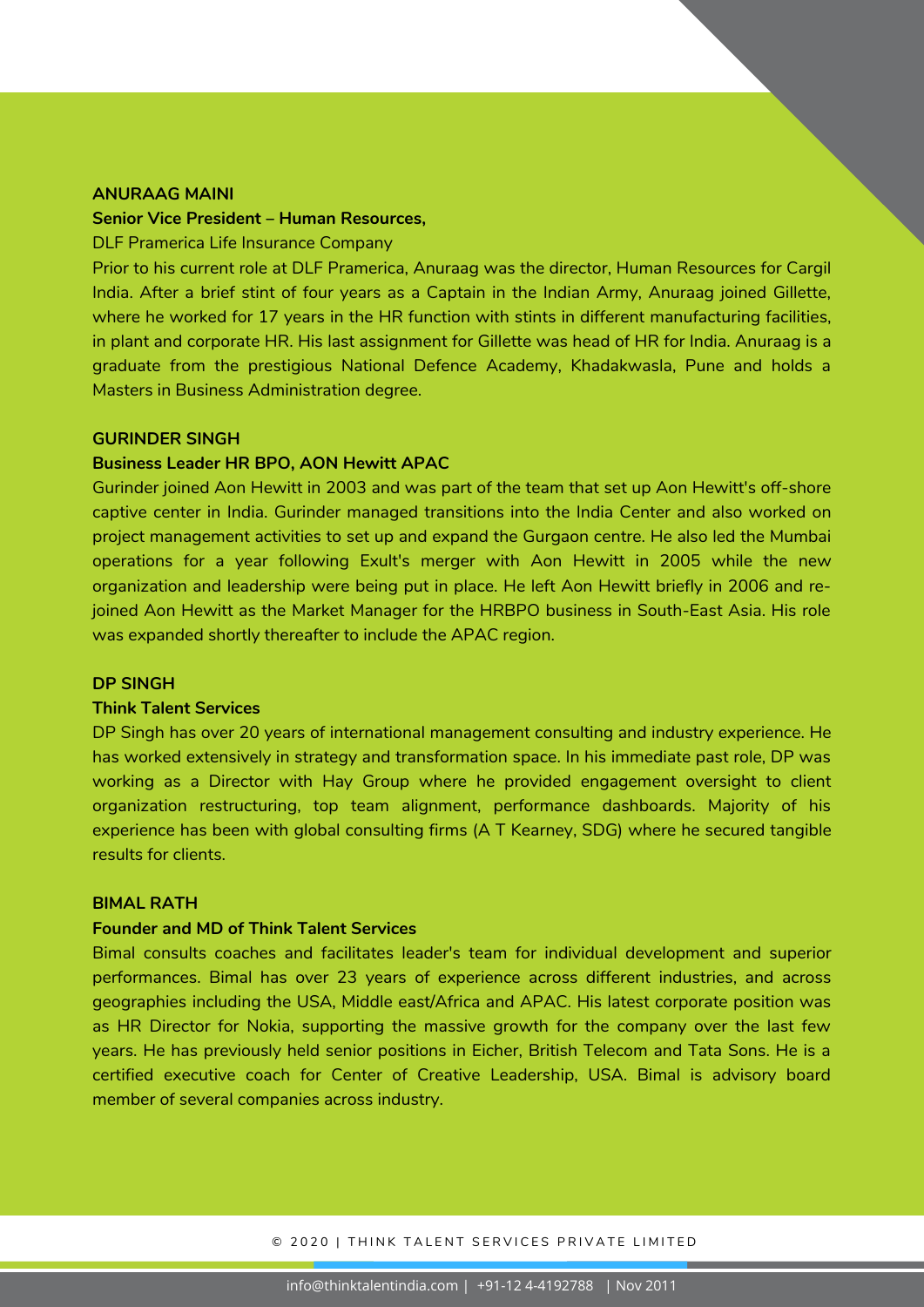### **Think Talent Facilitators**

#### **VIVEK TIWARI**

Vivek has wide experience is in the area of Organization Development and Training & Development. He has worked with Indian and Global companies in IT, ITES, Financial and Travel sectors. His work involved designing, developing and delivering leadership interventions across levels in organizations and connecting it to the overall Talent Management process. He was one of the core members who set up the Training function for a leading European Telecom client of HCL, operating from India. He has earlier worked with American Express in their Leadership & Employee Development department. He has also served in the Training and Development wing of companies like HCL and Cendant.

#### **NITIKA SETHI**

Nitika specializes in creating client centered solutions through co-creation and a deep insightful partnership approach. She has managed projects which typically include large groups of people and revolved around change. She program manages projects in areas of coaching and leadership development. Her past experience has been with companies including Linkage India, Right Management and Berggruen Education where she has implemented strategies and helped setting up systems and processes. She monitored successful launches of new services and training programs and was part of general management in the organization.